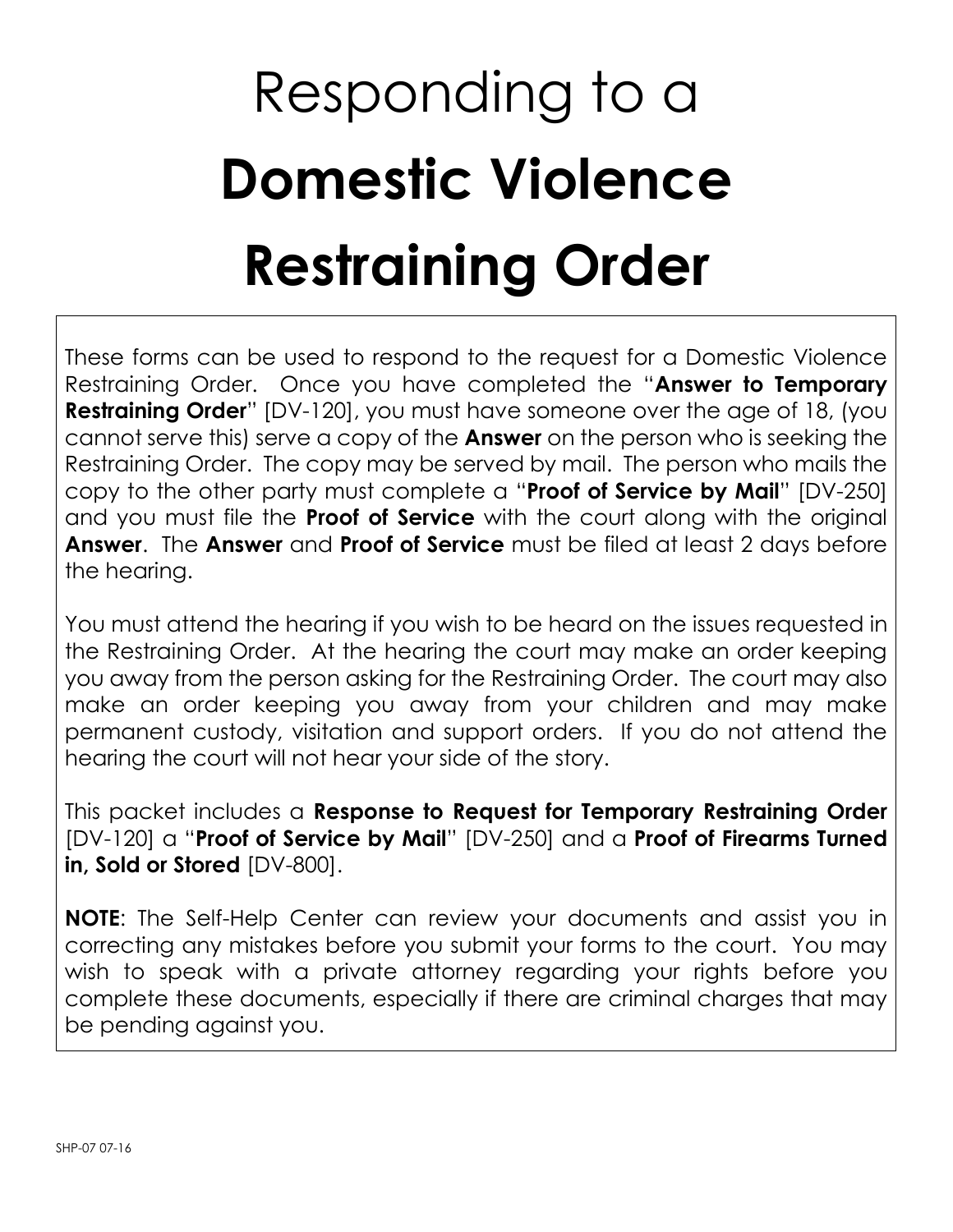## DV-120-INFO How Can I Respond to a Request for Domestic Violence Restraining Order?

## What is a Domestic Violence Restraining Order?

n is a count offer theotonod with obuse It is a court order that can help protect people who have been abused of threatened with abuse.

Abuse can be physical or emotional. It can be spoken or written.

## What does the order do?

The court can order you to:

- Not contact or harm the protected person, including children or others listed as protected people
- Stay away from all protected people
- $\bullet$ • Not have any guns or ammunition
- $\bullet$ • Move out of the place that you share with the protected person
- Follow custody and visitation orders
- $\bullet$ • Pay child support
- $\bullet$ • Pay spousal support
- $\bullet$ • Obey property orders
- $\bullet$ • Follow other types of orders (listed on  $\textit{Form }DV-100$ )

## Who can ask for a domestic violence restraining order?

The person requesting the order must have a relationship with you:

- Someone you date or used to date
- $\bullet$ Married, registered domestic partners, separated, engaged, or divorced
- Someone you live or lived with (more than just a roommate)
- A parent, grandparent, sibling, child, or grandchild related by blood, marriage, or adoption

## I've been served with a request for domestic violence restraining order. What do I do now?

Read the papers very carefully. You must follow all the ellari<br>ari<br>no<br>vol<br>**Reol** orders the judge made. The *Notice of Court Hearing* tells<br>you when to appear in court. You should go to the hearing, go to the head<br>1. If you do a<br>1. If you do a<br>ers against y<br>**w Can I R<br>mestic Vice (Domes** <sub>ot</sub><br>u<br>spendence<br>vi if you do not agree to the orders requested. If you do not go to the hearing, the judge can make orders against you without hearing from you.

## What if I don't obey the order?

The police can arrest you. You can go to jail and pay a fine. You must still follow the orders even if you are not a U.S. citizen. If you are worried about your immigration status, talk to an immigration lawyer.

## How long does the order last?

, it will last until the hearing date. At the hearing, the judge will decide whether to extend the order or cancel the order. The judge can extend the order for up to five years. Custody, visitation, child support, and spousal support orders can last longer than five years and they do not end when the restraining order ends.

## What if I don't agree with what the order says?

ven if you are not<br>your immigration<br>your immigration<br>your immigration<br>or up to five<br>t, and spousal<br>years and they<br>i.e., and spousal<br>years and they<br>i.e.<br>**the order**<br>hearing. If you<br>sasking for, fill<br>for Domestic<br>fill out th tt (1961年) 7.6 (1962) 1.6 (1962年) 1.6 (1961年) 1.7 (1962) 1.7 (1962) 1.7 (1962) 1.7 (1962) 1.7 (1962) 1.7 (1962) 1.7 (1962) 1.7 (1962) 1.7 (1962) 1.7 (1962) 1.7 (1962) 1.7 (1962) 1.7 (1962) 1.7 (1962) 1.7 (1962) 1.7 (1962) *rary Restraining Order* in effect<br>earing date. At the hearing, the jection<br>earing date. At the hearing, the just and the order or cancel than extend the order or cancel than extend the order for up to five<br>itation, child You still must obey the orders until the hearing. If you do ing for, fill<br>Domestic<br>ut the form,<br>ut the form,<br>rm on the<br>ve" means to<br>nail a copy to<br>form must<br>fail. After<br>filed with the<br>he hearing to<br>tion on how<br>20-INFO, *Get*<br>ring.<br>**Serving.**<br>**Serving.**<br>**Corm** NOT agree with the orders the person is asking for, fill *tic*<br>corm<br>the ans<br>copy<br>must tern in the loom<br>ins<br>ins<br>ins out Form DV-120, Response to Request for Domestic For<br>
lence<br>
it w son<br>
ye so other<br>
out m L you<br>
out m L you<br>
you<br> **the**<br>
12<br> **hat**<br>
2<br>
2<br>
a ls cas<br> **b a** l<br> **hat**<br> **nat**<br> **nat**<br> **nat**<br> **nat**<br> **nat** the for<br>
on the<br>
decomposition of the action<br>
decomposition of the action<br>
decomposition<br>
decomposition<br>
decomposition<br>
decomposition<br>
decomposition<br>
decomposition<br>
decomposition<br>
decomposition<br>
decomposition<br>
decompositio *lence Restraining Order.* Aft<br>it with the court clerk and "s<br>son asking for the restraining<br>e someone 18 years or older<br>other party. The person who<br>out Form DV-250, *Proof of S*<br>m DV-250 is completed, mal<br>rt clerk. You wi er you fill out the form, file it with the court clerk and "serve" the form on the person asking for the restraining order. "Serve" means to have someone 18 years or older **- not you -** mail a copy to<br>the other perty. The person who serves your form must **c** you - man a copy d<br>ves your form must fill out Form DV-250, *Proof of Service by Mail.* After<br>Form DV-250, *Proof of Service by Mail.* After  $\frac{1}{2}$   $\frac{1}{2}$   $\frac{1}{2}$   $\frac{1}{2}$   $\frac{1}{2}$   $\frac{1}{2}$   $\frac{1}{2}$   $\frac{1}{2}$   $\frac{1}{2}$   $\frac{1}{2}$   $\frac{1}{2}$   $\frac{1}{2}$   $\frac{1}{2}$   $\frac{1}{2}$   $\frac{1}{2}$   $\frac{1}{2}$   $\frac{1}{2}$   $\frac{1}{2}$   $\frac{1}{2}$   $\frac{1}{2}$   $\frac{1}{2}$   $\frac{1}{2}$  There by Mall. Alternation and the sure it is filed with the artimore information on<br>
a chance at the heart more information on<br>
d Form DV-520-INFC<br>
ler Court Hearing.<br> **Response (Forn**<br> **inal charges agai**<br>
wy or write, i For coutell to part of the second second in the second second in the second second in the second second second second second second second second second second second second second second second second second second second to  $x$  iet  $t$  :..  $\frac{1}{10}$  ...  $\frac{1}{2}$ y. For<br>g, rea<br>*ng Orc*<br>**le my**<br>**crim**<br>you saginst

## ead For<br>Order Contract Control<br> **my Respect Contract Control**<br>
stay or st you in Price, M<sub>S</sub>.<br> **Price, MS.**<br> **Price, MS.**<br> **Price, MS.**<br> **Price, MS.**<br> **Price, MS.**<br> **Price, MS.**<br> **Price, MS.**<br> **Price, MS.** Is there a cost to file my Response (Form DV-120)?

&

## 0-INFO, *Ge*<br>ing.<br>**(Form**<br>**s** against<br>luding in minal case.<br>NFO, Page 1 m DV-520-INFO, *Get*<br>ourt Hearing.<br>**sponse (Form**<br>charges against<br>write, including in<br>n your criminal case.<br>DV-120-INFO, Page 1 What if I also have criminal charges against me?

See a lawyer. Anything you say or write, including in this case, can be used against you in your criminal case.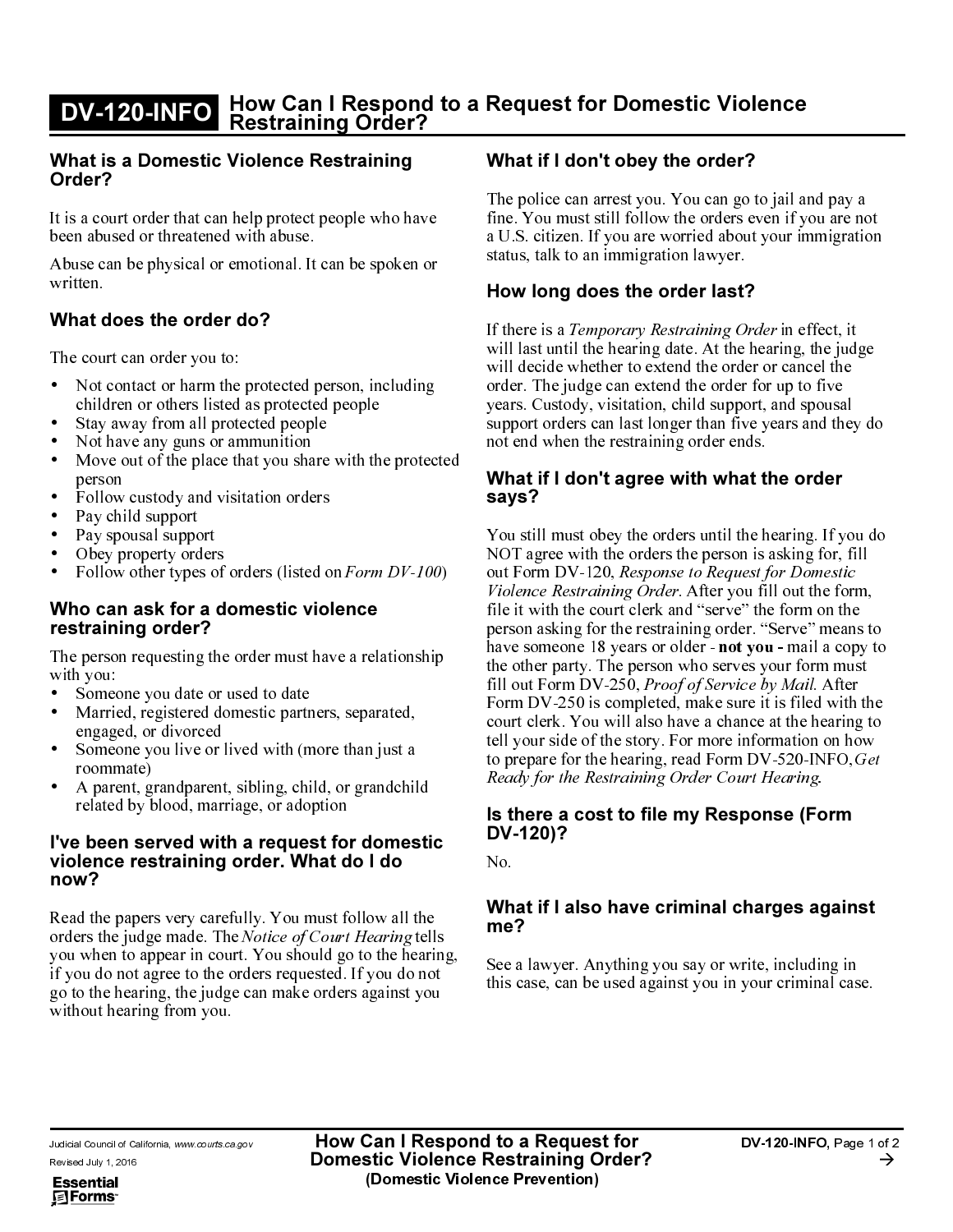## DV-120-INFO How Can I Respond to a Request for Domestic Violence Restraining Order?

## What if I have a gun or ammunition?

If a restraining order is issued, you cannot own, possess, or have a gun, other firearm, or ammunition while the order is in effect. If you have a gun or other firearm in your immediate possession or control, you must sell it to, or store it with, a licensed gun dealer, or turn it in to a law enforcement agency. You must also prove to the court that you turned in or sold your gun. Read Form DV-800- $\frac{1}{1}$  turn in, sett, or store my r trearms:, for more information. man<br>T # in m

## Do I need a lawyer?

on while the<br>
er firearm in<br>
in must sell it to<br>
it in to a la<br>
it is to the court th<br>
in DV-800-<br>
y Firearms?, fo<br>
ted lawyer for<br>
ted lawyer for<br>
ted lawyer for<br>
ted lawyer for<br>
ted lawyer for<br>
it is a collapse of the pa in internal internal internal internal internal internal internal internal internal internal internal internal<br>and internal internal internal internal internal internal internal internal internal internal internal internal ell it<br>to a<br>to a<br>court<br>on a court<br>on a<br>court is a<br>ly if a c<br>press is a<br>press in a<br>probably the<br>velocity the velocity<br>of a c<br>press is a<br>press in a<br>probably the velocity<br>of a c<br>press is a<br>condition of the velocity<br>of the vel avation in a mand taun is a search a mortal taun is a search of the search of the search of the search of the search of the search of the search of the search of the search of the search of the search of the search of the ourt that<br>
ollary that<br>
of the strain of the strain point at<br>
in the strain of the strain of the strain of the strain of the strain<br>
of the strain of the strain of the strain of the strain<br>
of the strain of the strain of t gun. Read For<br>Sell, or Store *I*<br>Sell, or Store *I*<br>present year and idea<br>is free or low-c<br>ask the court c<br>ices and self-her<br>at free help wit<br>litator's office.<br>**IX English?**<br>120, ask the cour hearing.<br>120, ask the cour hea My Firearm<br>
nted lawyer<br>
ou or gettin<br>
1, especially<br>
lawyer, yo<br>
ost help ava<br>
lerk how to<br>
lep centers<br>
lerk how to<br>
the proper<br>
of the proper<br>
of the proper<br>
of the proper<br>
ign<br>
ices<br>
the proper<br>
ign<br>
ices<br>
the proper<br> INFO, *Ho*<br>more info!<br>**Do I nee**<br>You are n<br>this case begal advisous have<br>represent in every c<br>free or lov<br>your area.<br>What if When you<br>interpreted availa<br>ask a child<br>order to ir<br>**What if**<br>**What if**<br>**Can I us<br>divorces**<br>**Can** You are not entitled to a free court-appointed lawyer for this case but having a lawyer represent you or getting  $\frac{1}{2}$   $\frac{1}{2}$   $\frac{1}{2}$   $\frac{1}{2}$   $\frac{1}{2}$   $\frac{1}{2}$   $\frac{1}{2}$   $\frac{1}{2}$   $\frac{1}{2}$   $\frac{1}{2}$   $\frac{1}{2}$   $\frac{1}{2}$   $\frac{1}{2}$   $\frac{1}{2}$   $\frac{1}{2}$   $\frac{1}{2}$   $\frac{1}{2}$   $\frac{1}{2}$   $\frac{1}{2}$   $\frac{1}{2}$   $\frac{1}{2}$   $\frac{1}{2}$  legal advice from a lawyer is a good idea, especially if annot afford a lawyer, you cannot afford a lawyer, you can self the availant of the court clerk how to fi<br>
designals the court clerk how to fi<br>
designals the court clerk how to fi<br>
designals the court clerk how to fi<br>
diff you have children. If you cannot afford a lawyer, you can or availably to find<br>the visible which the simulation of find<br>the simulation of the simulation of the simulation<br>of the simulation<br>of the simulation<br>of the simulation of the simulation<br>of the simulation<br>of the simulation<br>o represent yourself. There is free or low-cost help available in every county. For help, ask the court clerk how to find free or low-cost legal services and self-help centers in your area. You can also get free help with child support at your local family law facilitator's office.

## What if I do not speak English?

y. For<br>st lega<br>ily lav<br>ily lav<br>**not**<br>Form<br>wailat prom<br>bring with ass<br>real lang<br>are befor<br>www.<br>m MC<br>**ne re**<br>**tern**<br>**ne re**<br>**tern**<br>**ne re**<br>**tern**<br>**ne**<br>**re**<br>**real**<br>**ne**<br>**real**<br>**ne**<br>**real**<br>**ne**<br>**real**<br>**ne**<br>**real**<br>**ne**<br>**real**<br> When you file Form DV-120, ask the court clerk if a court When you file For<br>interpreter is avail<br>not available, bring<br>ask a child, a with<br>order to interpret f<br>**What if I am de<br>Manuscan de Santainer Constant of the Constant<br>office or go to www.<br>Accommodations I<br>Response (Form N<br><b>C** interpreter is available for your hearing. If an interpreter is not available, bring someone to interpret for you. Do NOT ask a child, a witness, or anyone to be protected by the order to interpret for you.

## What if I am deaf or hard of hearing?



)T<br>ssi<br>s,<br>p<br>m<br>l<br>vi exted by the<br>
g?<br>
computer-assi<br>
ast five days<br>
act the clerks'<br> *Request for*<br>
les and<br>
8.)<br>
get<br>
or registered<br>
rms to end<br>
rms to end<br>
rship.<br> **Can I Resp**<br> **sstic Violen**<br>
(Domestic Vi er-da<br>da lei*fo*<br>ternd<br>**Reio**<br>sti f or<br>stive<br>time<br>uage<br>avails responsive<br>and the count<br>strainat<br>l not<br>listere<br>istered in the state of the state of the state<br>istered in the state of the state of the state of the state<br>is the state of the state of the state Assistive listening systems, computer-assisted real-time captioning, or sign language interpreter services are available if you ask at least five days before the proceeding. Contact the clerks' k how to find<br>centers in<br>hild support at<br>clerk if a court<br>n interpreter is<br>you. Do NOT<br>cted by the<br>**g?**<br>computer-assi<br>ns<br>as five days<br>*Request for*<br>*les and*<br>.8.)<br>**get**<br>or registered<br>orms to end<br>rship.<br>**Can I Resp**<br>**sstic** Fragment and a counterful and the state of the state of the state of the state of the state of the state of the state of the state of the state of the state of the state of the state of the state of the state of the state ppo<br>f a c<br>prel) o l<br>/<br>/<br>uter e d:<br>e st f i<br><br>i ste<br><br>**I R**<br>i ste<br><br>**I R glish?**<br>sk the co<br>hearing.<br>interpret<br>interpret<br>to be provide a ling system of heading system<br>interpret and the Distribution Distribution<br>Code, Sorder 1<br>lomest<br>our marrifie other and the particular particular Distribution

office or go t Response (Form MC-410). (Civ. Code, § 54.8.)

## Can I use the restraining order to get divorced or terminate a domestic partnership?

o www.co<br>ions by P<sub>(</sub><br>orm MC-4<br>**the rest<br>pr termin**<br>p?<br>rms will r<br>thership. '<br>e or regist *Consider*<br> *Sons Will*<br>
(0). (Civ.<br> **aining cate a dentity of the distribution** isability<br>isability<br>isability<br>isability<br>estic<br>arriage<br>other for partne<br>**How**<br>Dome First am<br>*ies am*<br>.8.)<br>**get**<br>estic<br>restic<br>**Can**<br>**c**<br>**c**<br>**c**<br>**c**<br>**c**<br>**c** e<br>|<br>|<br>|<br>|C (Civ. Code, § 54.8.)<br> **ing order to get<br>
a domestic**<br>
a **domestic**<br>
must file other forms to<br>
domestic partnership.<br> **How Can**<br> **Domestic**<br>
(Dom nse (For<br>**luse tleed on**<br>**lership**<br>hese forr<br>stic partr<br>arriage<br>arriage<br>**luses on the part of the part of the part**<br>**luses**<br>**lust**<br>**luses** 

## What if I have children with the other person?

The judge can make temporary orders for child custody for<br>the space<br>of the space<br>of the space<br>of the space<br>of the space<br>of the space<br>of the space<br>of the space<br>of the space<br>of the space<br>of the space<br>of the space<br>of the space<br>of the space 2 and visitation. If the judge makes a temporary order for child custody, the parent with custody may not remove the child from California before notice to the other parent and a court hearing. Read the order for any other restrictions. There may be some exceptions. Ask a lawyer for more information.

## What if I want to leave the county or state?

You must still comply with the restraining order, including custody and visitation orders. The restraining order is valid anywhere in the United States.

## Will I see the person who asked for the order at the court hearing?

ner par<br>
i a<br>
i a<br> **tate?**<br>
,<br>
raining<br> **e**<br>
ne orde<br>
unles.<br>
can. A<br>
in efferts and the pour<br>
Nour<br>
Nour<br>
st lega<br>
al<br>
Wiolen<br> **pour<br>
pour**<br>
pour<br>
al **nty or sta**<br>ing order,<br>The restra<br>tates.<br>**d for the**<br>imp or her underporting the unity of the court is in<br>**ler again**s<br>stic violenc by 05-INFO.<br>Yor low-cost<br>**tic violen**<br>nce or legal<br>omestic Vi<br>bomestic Violence or legal ve the tistation the district of the distribution of the distribution of the distribution of the distribution of the distribution of the distribution of the distribution of the distribution of the distribution of the distr e order<br>
unless<br>
an. Ar<br>
in effe<br> **nst**<br>
ce<br>
your<br>
You<br>
I legal<br> **nce?**<br>
l<br>
jolenc<br>
page 2  $f$  o  $f$  or  $f$  or  $f$  or  $f$  or  $f$  o  $f$  o  $f$  o  $f$  o  $f$  o  $f$  o  $f$  o  $f$  o  $f$  o  $f$  o  $f$  o  $f$  o  $f$  o  $f$  o  $f$  o  $f$  o  $f$  o  $f$  o  $f$  o  $f$  o  $f$  o  $f$  o  $f$  o  $f$  o  $f$  o  $f$  o  $f$  o  $f$  o  $f$  o  $f$  o  $f$  o Yes. Assume that the person who is asking for the order will attend the hearing. Do not talk to him or her unless the judge or that person's attorney says that you can. Any temporary restraining order made by the court is in effect until the end of the hearing.

## What if I need a restraining order against the other person?

Do not use this form to request a domestic violence restraining order. For information on how to file your can also ask the court clerk about free or low-cost legal help.

## What if I am a victim of domestic violence?

m DV-505-INFO. You<br>
ut free or low-cost lega<br> **lomestic violence**<br>
ic violence or legal<br>
tional Domestic Violer<br>
100 languages.<br> **ntact:**<br>
rted]<br>
DV-120-INFO, Page **COMPRESS**<br>Colence 2 For a referral to a local domestic violence or legal tic Vi<br>es.<br>NFO, assistance program, call the National Domestic Violence es.<br>NFO, Page 2 c Hotline  $\mathbf{B}$ 

ead For<br>
lerk abo<br> **m of d**<br>
domest<br>
l the Na<br>
224<br>
ore thar<br> **ea, co**<br>
be inse What<br>
For a<br>
assis<br>
Hotli<br>
It's f<br>
It's f<br> **For**<br>
[Locat<br> **to asside Property** For<br>assi<br>Hot<br>It's **Fo**<br>Lo<br>Lo<br>**to**<br>ce l  $1-800-799-7233$ =-TDD: 1-800-78 free and private They can help you in more than 100 languages.

# contact:<br>
nserted]<br>
DV-120-INF For help in your area, contact:

[Local information may be inserted]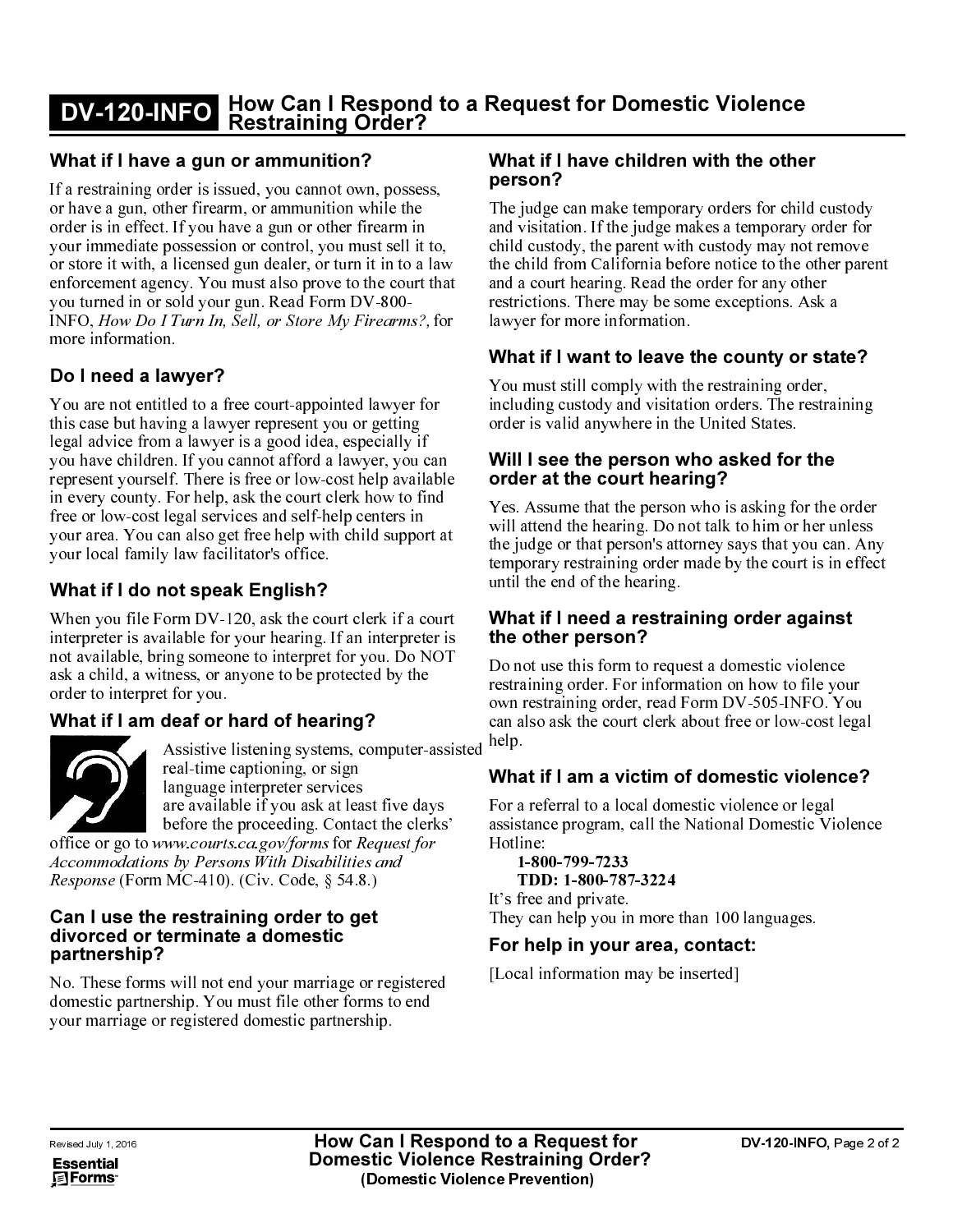| <b>DV-120</b>                             | <b>Response to Request for Domestic</b><br><b>Violence Restraining Order</b>                                                                                                                                                                                                                                                                                                        | Clerk stamps date here when form is filed.                 |
|-------------------------------------------|-------------------------------------------------------------------------------------------------------------------------------------------------------------------------------------------------------------------------------------------------------------------------------------------------------------------------------------------------------------------------------------|------------------------------------------------------------|
| (See Form DV-100, item $(1)$ ):           | <b>Name of Person Asking for Protection:</b>                                                                                                                                                                                                                                                                                                                                        |                                                            |
| Your Name:                                |                                                                                                                                                                                                                                                                                                                                                                                     |                                                            |
|                                           | Your lawyer in this case (if you have one):                                                                                                                                                                                                                                                                                                                                         |                                                            |
| Name:                                     | State Bar No.:                                                                                                                                                                                                                                                                                                                                                                      |                                                            |
| Firm Name:                                |                                                                                                                                                                                                                                                                                                                                                                                     | Fill in court name and street address:                     |
| Address:                                  | <b>Address</b> (If you have a lawyer for this case, give your lawyer's<br>information. If you do not have a lawyer and want to keep your home<br>address private, give a different mailing address instead. You do not<br>have to give your telephone, fax, or e-mail.):                                                                                                            | Superior Court of California, County of                    |
| City:                                     | State:<br>Zip:                                                                                                                                                                                                                                                                                                                                                                      |                                                            |
| Telephone:                                | Fax:                                                                                                                                                                                                                                                                                                                                                                                | Fill in case number:                                       |
| <b>E-Mail Address:</b>                    |                                                                                                                                                                                                                                                                                                                                                                                     | <b>Case Number:</b>                                        |
| <b>Restraining Order?</b>                 | • For more information, read Form DV-120-INFO, How Can I Respond to a Request for Domestic Violence<br>• This form is for a response to a restraining order request. For more information about how to request your own<br>restraining order, read Form DV-505-INFO and Form DV-120-INFO (see the section called "What if I need a<br>restraining order against the other person?") |                                                            |
|                                           | The judge will consider your Response at the hearing.<br>Write your hearing date, time, and place from Form DV-109, Notice of Court Hearing, item $(3)$ , here:                                                                                                                                                                                                                     |                                                            |
| Date                                      |                                                                                                                                                                                                                                                                                                                                                                                     | Time:<br><u> 1989 - Johann Barnett, fransk politiker (</u> |
|                                           | Dept.:                                                                                                                                                                                                                                                                                                                                                                              | Room:                                                      |
|                                           | You must obey the orders in Form DV-110, Temporary Restraining Order, until the hearing. At the hearing,<br>the court may make restraining orders against you that could last up to five years and could be renewed.                                                                                                                                                                |                                                            |
| a. ∣∃<br>$b.$ $\vert \ \vert$<br>because: | <b>Relationship to Person Asking for Protection</b><br>I agree to the relationship listed in item $(4)$ on Form DV-100.<br>I do not agree that the other party and I have or had the relationship listed in item $(4)$ on Form DV-100                                                                                                                                               |                                                            |
| <b>Other Protected People</b>             |                                                                                                                                                                                                                                                                                                                                                                                     |                                                            |
|                                           | a. $\Box$ I agree to the order requested.<br>b. $\Box$ I do not agree to the order requested,                                                                                                                                                                                                                                                                                       | $\Box$ but I would agree to:                               |
|                                           | (Specify your reasons in item 25, page 5, of this form.)                                                                                                                                                                                                                                                                                                                            |                                                            |
|                                           |                                                                                                                                                                                                                                                                                                                                                                                     | This is not a Court Order.                                 |

Judicial Council of California, *www.courts.ca.gov* Revised July 1, 2016, Mandatory Form Family Code, § 6200 et seq.

**Restraining Order (Domestic Violence Prevention)**  $\rightarrow$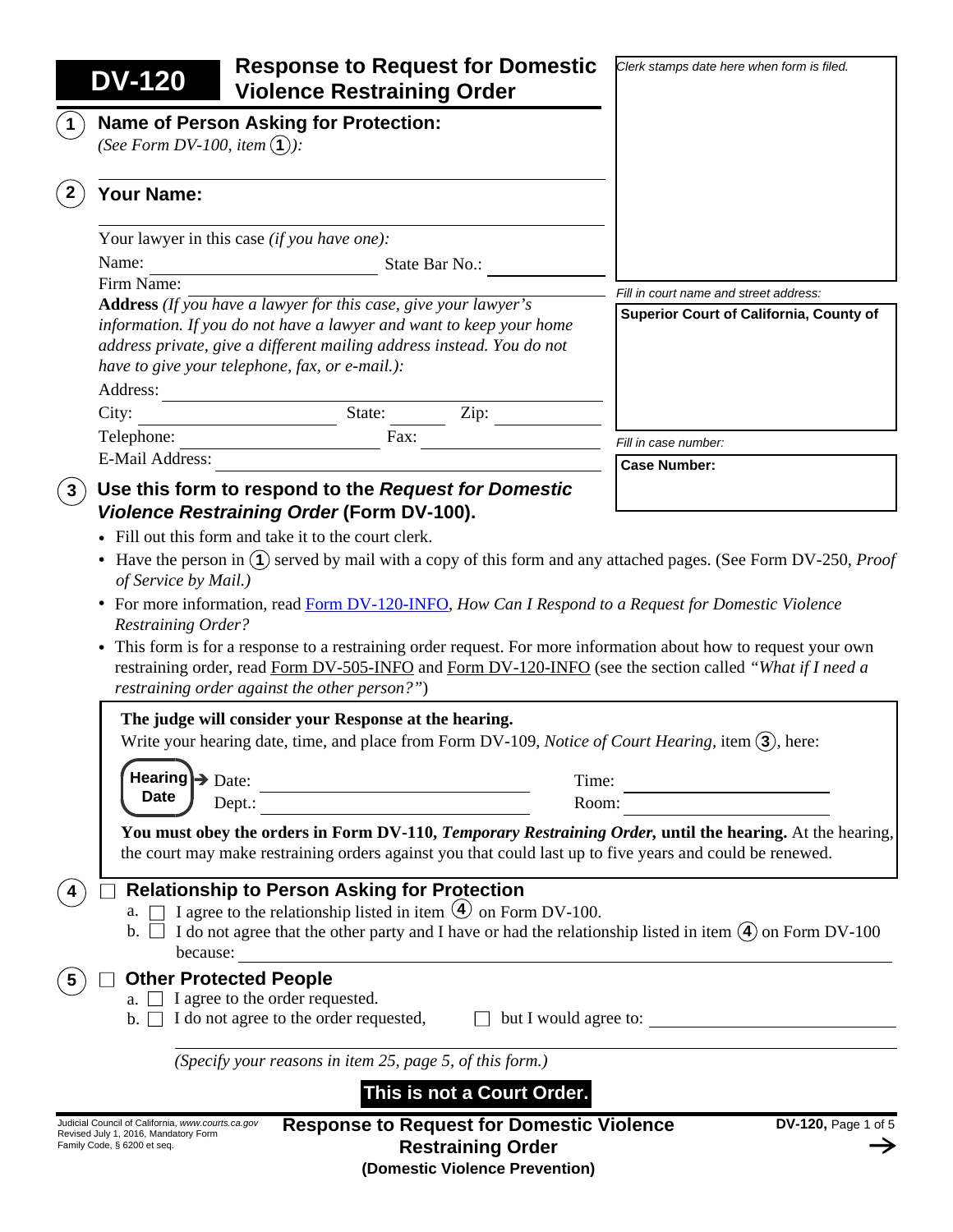|                      |                                                                                                                                                                                                                                                                                                                                                                                                                                                                                                                                                                                                                                                                                                                                                                                                 |                       | <b>Case Number:</b>   |
|----------------------|-------------------------------------------------------------------------------------------------------------------------------------------------------------------------------------------------------------------------------------------------------------------------------------------------------------------------------------------------------------------------------------------------------------------------------------------------------------------------------------------------------------------------------------------------------------------------------------------------------------------------------------------------------------------------------------------------------------------------------------------------------------------------------------------------|-----------------------|-----------------------|
|                      | <b>Personal Conduct Orders</b>                                                                                                                                                                                                                                                                                                                                                                                                                                                                                                                                                                                                                                                                                                                                                                  |                       |                       |
| b.                   | a. $\Box$ I agree to the orders requested.<br>$\Box$ I do not agree to the order requested,                                                                                                                                                                                                                                                                                                                                                                                                                                                                                                                                                                                                                                                                                                     | but I would agree to: |                       |
|                      | (Specify your reasons in item 25, page 5, of this form.)                                                                                                                                                                                                                                                                                                                                                                                                                                                                                                                                                                                                                                                                                                                                        |                       |                       |
|                      | <b>Stay-Away Order</b>                                                                                                                                                                                                                                                                                                                                                                                                                                                                                                                                                                                                                                                                                                                                                                          |                       |                       |
| b. I                 | $\Box$ I agree to the order requested.<br>$\Box$ I do not agree to the order requested,                                                                                                                                                                                                                                                                                                                                                                                                                                                                                                                                                                                                                                                                                                         | but I would agree to: |                       |
|                      | (Specify your reasons in item 25, page 5, of this form.)                                                                                                                                                                                                                                                                                                                                                                                                                                                                                                                                                                                                                                                                                                                                        |                       |                       |
|                      | <b>Move-Out Order</b>                                                                                                                                                                                                                                                                                                                                                                                                                                                                                                                                                                                                                                                                                                                                                                           |                       |                       |
|                      | a. $\Box$ I agree to the order requested.                                                                                                                                                                                                                                                                                                                                                                                                                                                                                                                                                                                                                                                                                                                                                       |                       |                       |
|                      | b. $\Box$ I do not agree to the order requested,                                                                                                                                                                                                                                                                                                                                                                                                                                                                                                                                                                                                                                                                                                                                                |                       | but I would agree to: |
|                      | (Specify your reasons in item 25, page 5, of this form.)                                                                                                                                                                                                                                                                                                                                                                                                                                                                                                                                                                                                                                                                                                                                        |                       |                       |
|                      | If you were served with Form DV-110, Temporary Restraining Order, you must turn in any guns or firearms in<br>your immediate possession or control. You must file a receipt with the court from a law enforcement agency or<br>a licensed gun dealer within 48 hours after you received Form DV-110.<br>a. $\Box$ I do not own or have any guns or firearms.<br>b. $\Box$ I ask for an exemption from the firearms prohibition under Family Code section 6389(h) because<br>$(specify)$ :<br>c. $\Box$ I have turned in my guns and firearms to law enforcement or sold them to, or stored them with, a<br>licensed gun dealer. A copy of the receipt showing that I turned in, sold, or stored my firearms<br>(check all that apply):<br>is attached<br>has already been filed with the court. |                       |                       |
|                      | <b>Record Unlawful Communications</b>                                                                                                                                                                                                                                                                                                                                                                                                                                                                                                                                                                                                                                                                                                                                                           |                       |                       |
| $b.$ $\vert \ \vert$ | a. $\Box$ I agree to the order requested.<br>I do not agree to the order requested,                                                                                                                                                                                                                                                                                                                                                                                                                                                                                                                                                                                                                                                                                                             |                       | but I would agree to: |
|                      | (Specify your reasons in item 25, page 5, of this form.)                                                                                                                                                                                                                                                                                                                                                                                                                                                                                                                                                                                                                                                                                                                                        |                       |                       |
| b.                   | <b>Care of Animals</b><br>I agree to the order requested.<br>I do not agree to the order requested,                                                                                                                                                                                                                                                                                                                                                                                                                                                                                                                                                                                                                                                                                             |                       | but I would agree to: |
|                      | (Specify your reasons in item 25, page 5, of this form.)                                                                                                                                                                                                                                                                                                                                                                                                                                                                                                                                                                                                                                                                                                                                        |                       |                       |

**This is not a Court Order.**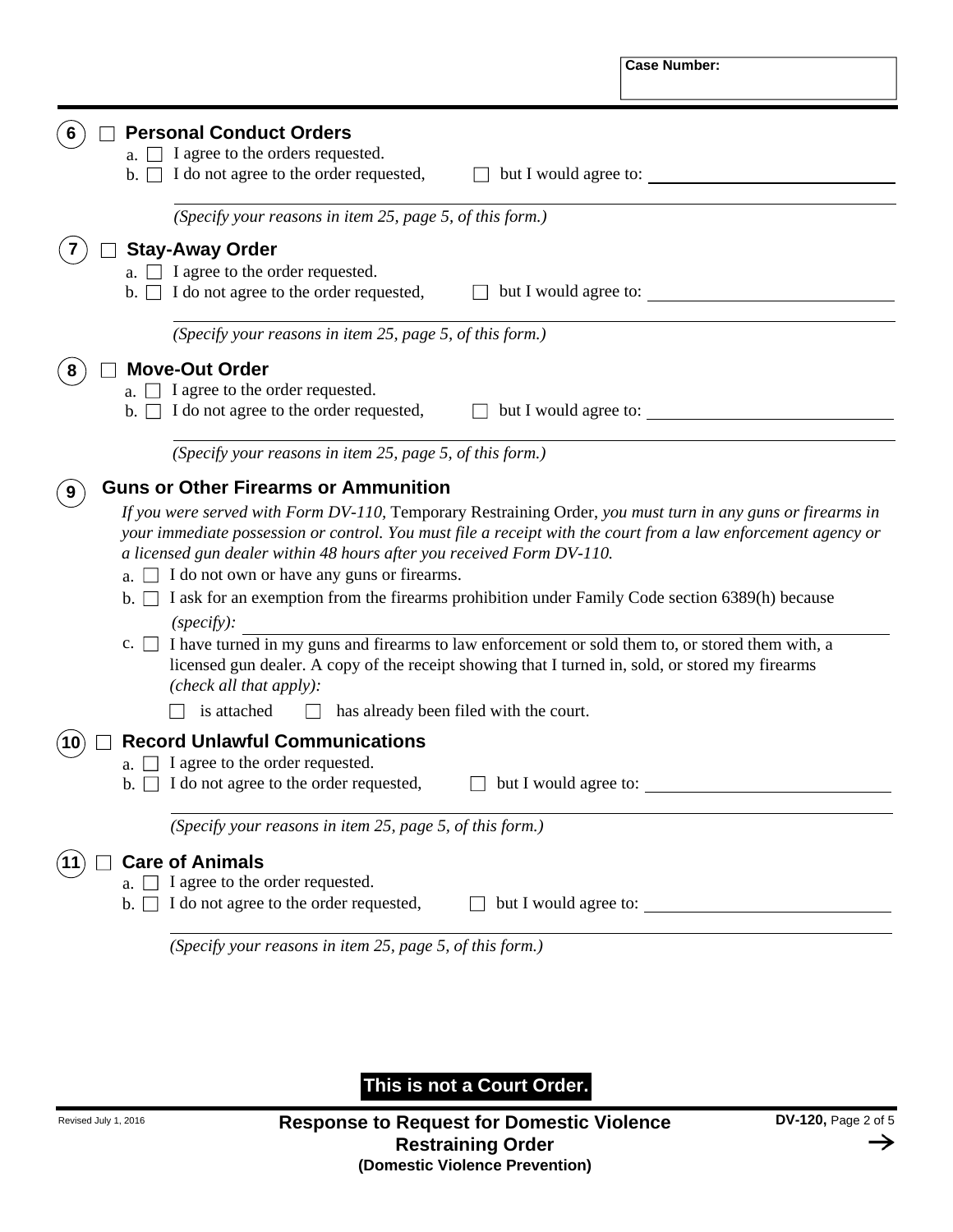## **12 Child Custody and Visitation**

- a. I agree to the order requested.
- b. I do not agree to the order requested. *(Specify your reasons in item 25, page 4, of this form.)*
- c. I am not the parent of the child listed in Form DV-105, *Request for Child Custody and Visitation Orders.*
- d. I ask for the following custody order *(specify):*
- e.  $\Box$  I do  $\Box$  I do not agree to the orders requested to limit the child's travel as listed in Form DV-108, *Request for Order: No Travel with Children.*

*You and the other parent may tell the court that you want to be legal parents of the children (use Form DV-180,* Agreement and Judgment of Parentage).

## $(13)$ **Child Support** *(Check all that apply):*

- a. I agree to the order requested.
- b. I do not agree to the order requested. *(Specify your reasons in item 25, page 4, of this form.)*
- c.  $\Box$  I agree to pay guideline child support.

Whether or not you agree to pay support, you must fill out, serve, and file Form FL-150, Income and Expense Declaration, *or Form FL-155,* Financial Statement (Simplified).

## **14 Property Control**

- a.  $\Box$  I agree to the order requested.
- $\mathbf{b}$ .  $\Box$  I do not agree to the order requested,  $\Box$  but I would agree to:

*(Specify your reasons in item 25, page 5, of this form.)*

## 15) **Debt Payment**

- a.  $\Box$  I agree to the order requested.
- $b.$  I do not agree to the order requested, but I would agree to:

*(Specify your reasons in item 25, page 5, of this form.)*

## **Property Restraint 16**

- a.  $\Box$  I agree to the order requested.
- $b. \Box$  I do not agree to the order requested,

□ but I would agree to:

*(Specify your reasons in item 25, page 5, of this form.)*

## **Spousal Support**

- a.  $\Box$  I agree to the order requested.
- $\mathbf{b}$ .  $\Box$  I do not agree to the order requested,  $\Box$  but I would agree to:

*(Specify your reasons in item 25, page 5, of this form.)*

*Whether or not you agree, you must fill out, serve, and file Form FL-150, Income and Expense Declaration.* 

**This is not a Court Order.**

**17**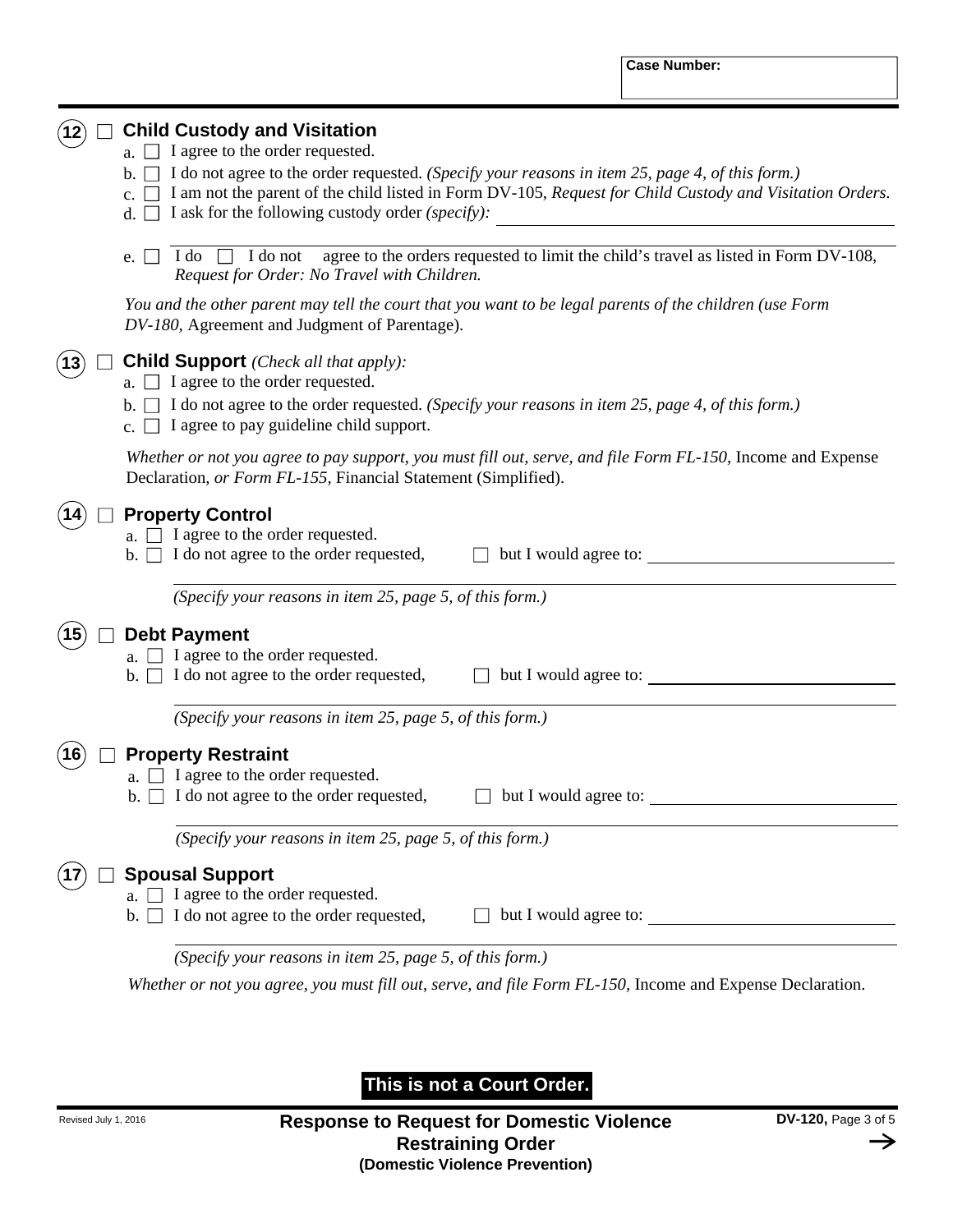|                | a. $\Box$ I agree to the order requested.                                                     |                                                                                                           |
|----------------|-----------------------------------------------------------------------------------------------|-----------------------------------------------------------------------------------------------------------|
| $\mathbf{b}$ . | $\Box$ I do not agree to the order requested,                                                 | but I would agree to:                                                                                     |
|                | (Specify your reasons in item 25, page 5, of this form.)                                      |                                                                                                           |
|                | <b>Insurance</b>                                                                              |                                                                                                           |
|                | a. $\Box$ I agree to the order requested.<br>b. $\Box$ I do not agree to the order requested, | but I would agree to:                                                                                     |
|                | (Specify your reasons in item 25, page 5, of this form.)                                      |                                                                                                           |
|                | <b>Lawyer's Fees and Costs</b>                                                                |                                                                                                           |
|                | a. $\Box$ I agree to the order requested.                                                     |                                                                                                           |
|                | b. $\Box$ I do not agree to the order requested,                                              | $\Box$ but I would agree to:                                                                              |
|                | (Specify your reasons in item 25, page 5, of this form.)                                      |                                                                                                           |
| $c.$           | I request the court to order payment of my lawyer's fees and costs.                           |                                                                                                           |
|                |                                                                                               | Whether or not you agree, you must fill out, serve, and file Form FL-150, Income and Expense Declaration. |
|                | <b>Payments for Costs and Services</b>                                                        |                                                                                                           |
|                | a. $\Box$ I agree to the order requested.                                                     |                                                                                                           |
|                | b. $\Box$ I do not agree to the order requested,                                              | $\Box$ but I would agree to:                                                                              |
|                | (Specify your reasons in item 25, page 5, of this form.)                                      |                                                                                                           |
|                | <b>Batterer Intervention Program</b>                                                          |                                                                                                           |
|                |                                                                                               |                                                                                                           |
| a. I           | $\Box$ I agree to the order requested.                                                        |                                                                                                           |
| $b. \perp$     | I do not agree to the order requested,                                                        | but I would agree to:                                                                                     |
|                | (Specify your reasons in item 25, page 5, of this form.)                                      |                                                                                                           |
|                | <b>Other Orders</b> (see item 22 on Form DV-100)                                              |                                                                                                           |
|                | a. $\Box$ I agree to the order requested.                                                     |                                                                                                           |
| $\mathbf{b}$ . |                                                                                               |                                                                                                           |
|                | (Specify your reasons in item 25, page 5, of this form.)                                      |                                                                                                           |
|                | <b>Out-of-Pocket Expenses</b>                                                                 |                                                                                                           |
|                |                                                                                               | I ask the court to order payment of my out-of-pocket expenses because the temporary restraining order was |
|                | issued without enough supporting facts. The expenses are:                                     |                                                                                                           |

**This is not a Court Order.**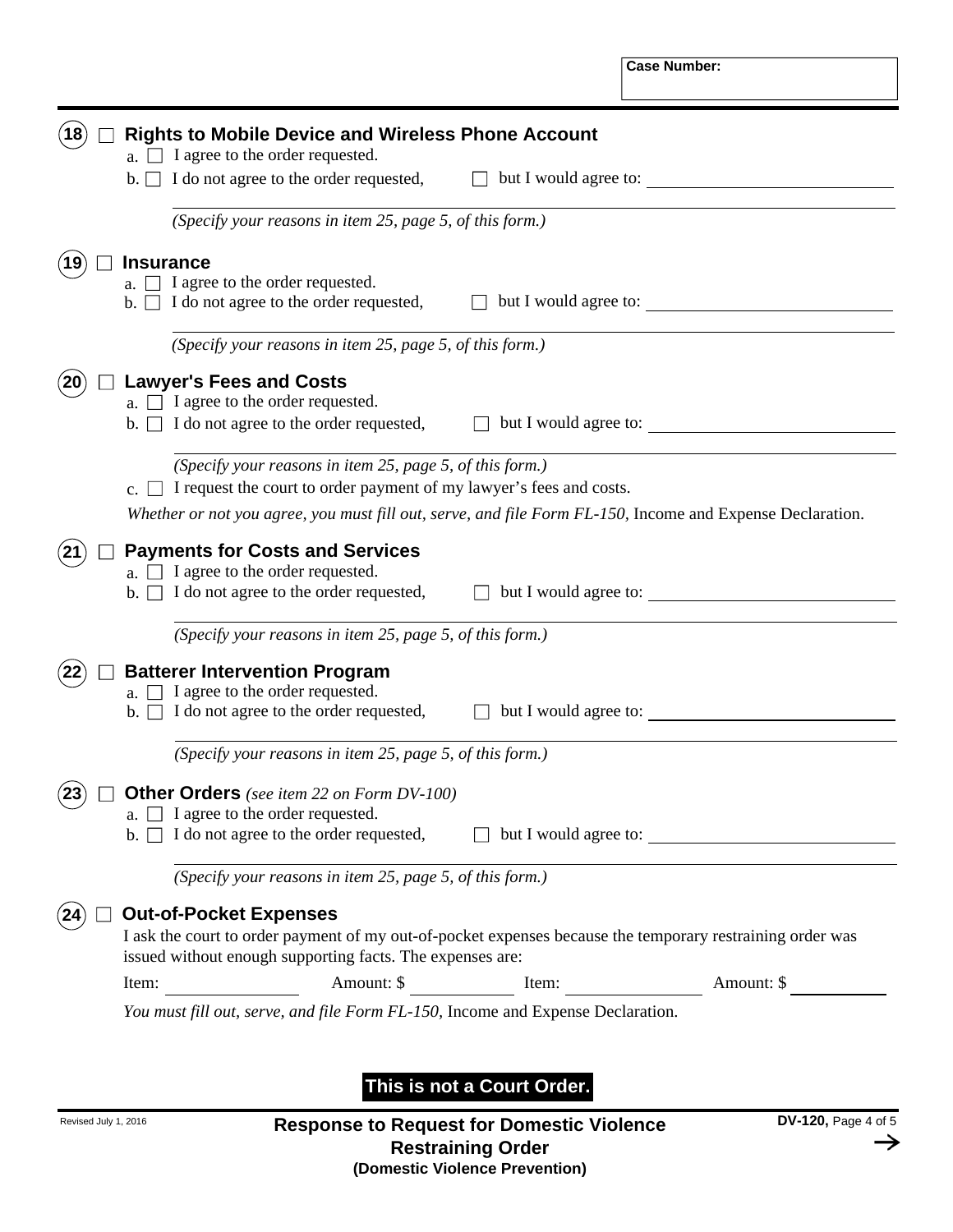| $({\bf 25})$         | <b>Reasons I Do Not Agree to the Orders Requested</b><br>Explain your answers to each of the orders requested (give specific facts and reasons):                                 |
|----------------------|----------------------------------------------------------------------------------------------------------------------------------------------------------------------------------|
|                      | Check here if there is not enough space below for your answer. Put your complete answer on an attached sheet<br>of paper and write, "DV-120, Reasons I Do Not Agree" as a title. |
|                      |                                                                                                                                                                                  |
|                      |                                                                                                                                                                                  |
|                      |                                                                                                                                                                                  |
|                      |                                                                                                                                                                                  |
|                      |                                                                                                                                                                                  |
|                      |                                                                                                                                                                                  |
|                      |                                                                                                                                                                                  |
|                      |                                                                                                                                                                                  |
|                      |                                                                                                                                                                                  |
|                      |                                                                                                                                                                                  |
| $({\bf 26})$         | Number of pages attached to this form, if any:                                                                                                                                   |
|                      | I declare under penalty of perjury under the laws of the State of California that the information above is true and correct.                                                     |
| Date:                |                                                                                                                                                                                  |
|                      |                                                                                                                                                                                  |
|                      | Type or print your name<br>Sign your name                                                                                                                                        |
| Date:                |                                                                                                                                                                                  |
|                      |                                                                                                                                                                                  |
|                      | Lawyer's name, if you have one<br>Lawyer's signature                                                                                                                             |
|                      | This is not a Court Order.                                                                                                                                                       |
| Revised July 1, 2016 | <b>Response to Request for Domestic Violence</b><br>DV-120, Page 5 of 5<br><b>Restraining Order</b>                                                                              |

**Restraining Order (Domestic Violence Prevention)**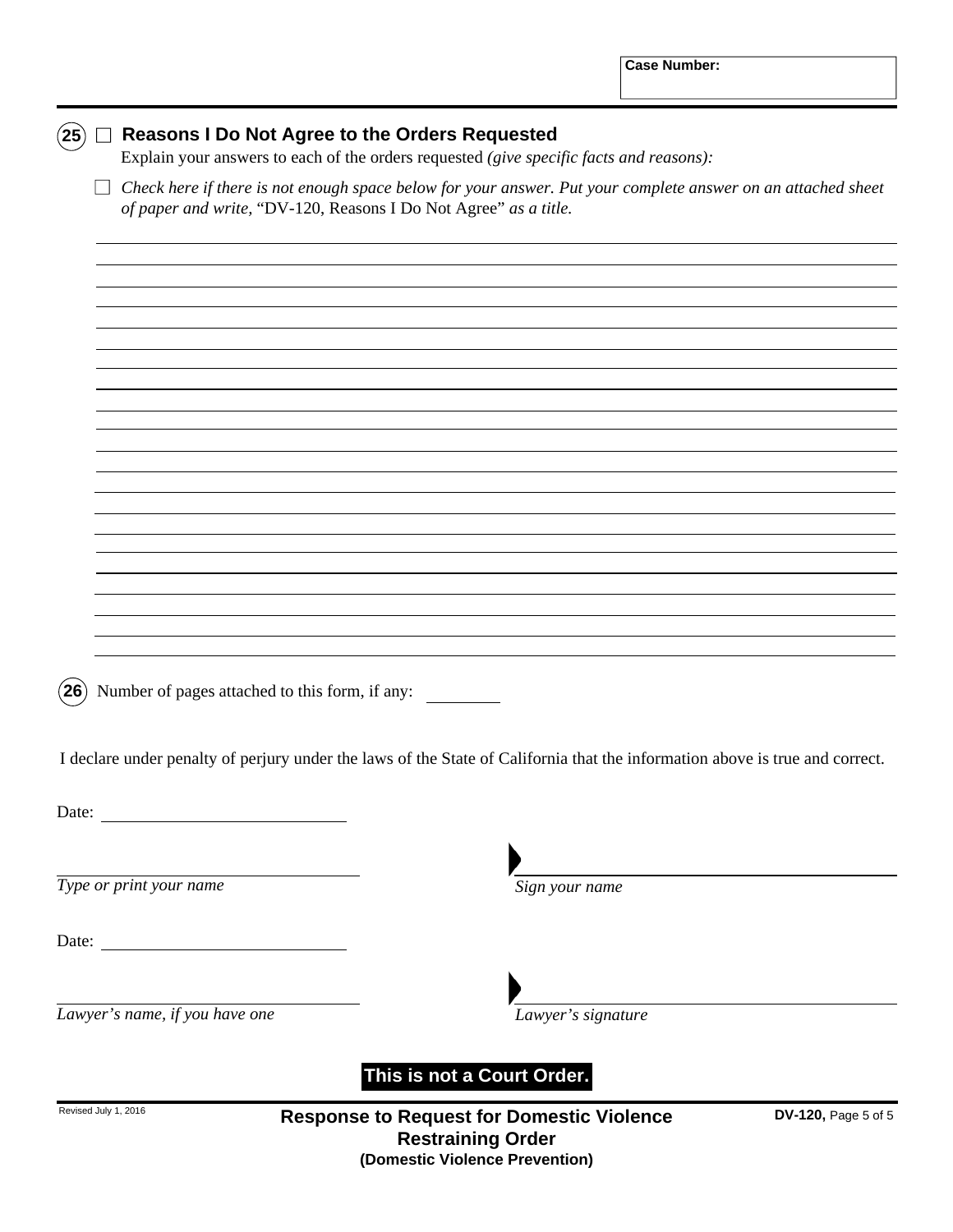|                      | <b>MC-031</b>       |
|----------------------|---------------------|
| PLAINTIFF/PETITIONER | <b>CASE NUMBER:</b> |
| DEFENDANT/RESPONDENT |                     |

## **DECLARATION**

(This form must be attached to another form or court paper before it can be filed in court.)

I declare under penalty of perjury under the laws of the State of California that the foregoing is true and correct. Date:

| (TYPE OR PRINT NAME)                                                                           |                                                     |                             | (SIGNATURE OF DECLARANT)                             |             |  |
|------------------------------------------------------------------------------------------------|-----------------------------------------------------|-----------------------------|------------------------------------------------------|-------------|--|
|                                                                                                |                                                     | Attorney for<br>Respondent  | <b>Letitioner</b><br>Plaintiff<br>(Specify)<br>Other | Defendant   |  |
| Form Approved for Optional Use<br>Judicial Council of California<br>MC-031 [Rev. July 1, 2005] | Martin Dean's<br>∤∕ିଙ<br>FSSENTIAL FORMS™<br>\$8000 | <b>ATTACHED DECLARATION</b> |                                                      | Page 1 of 1 |  |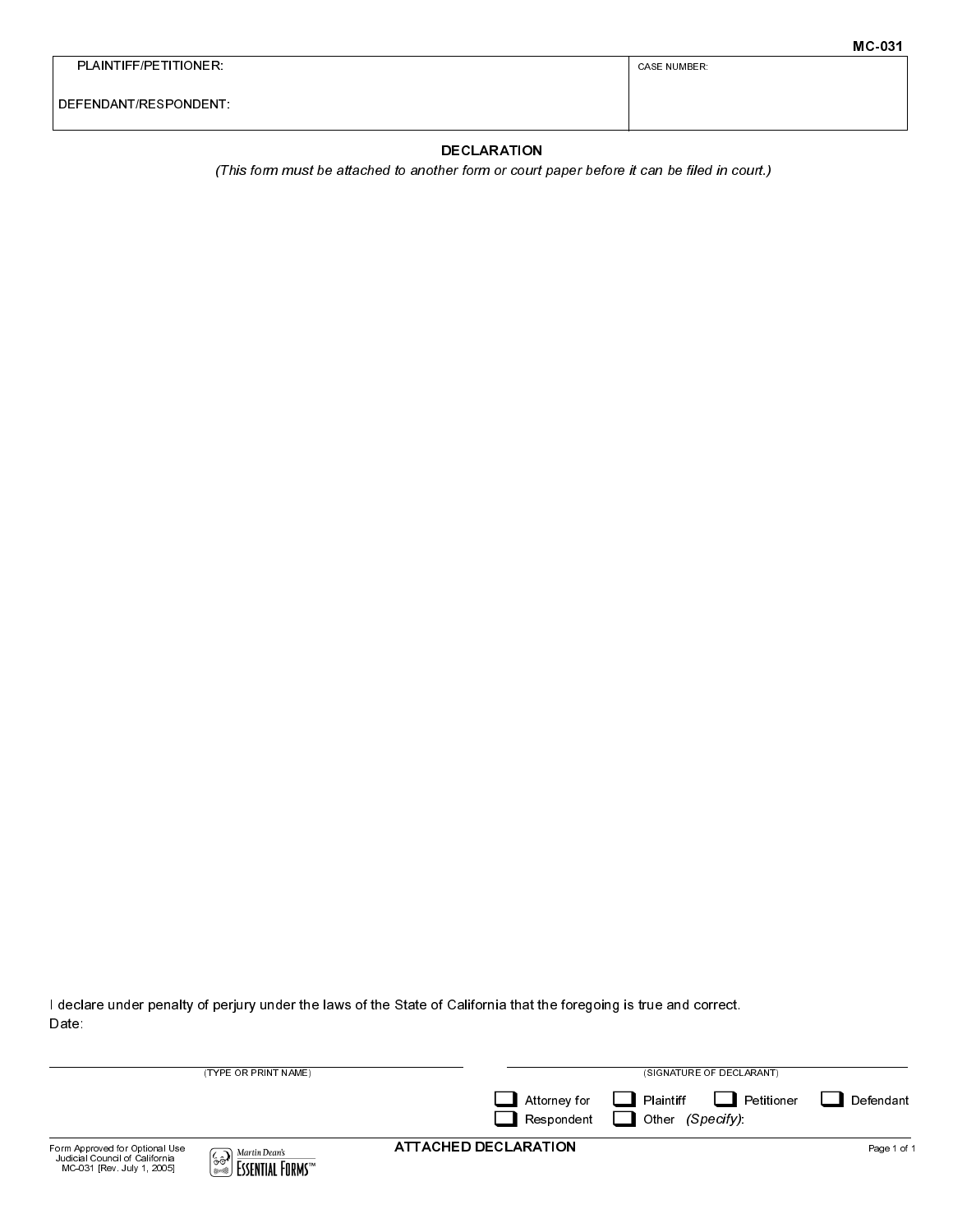| <b>I Proof of Firearms Turned</b><br>DV-800/JV-252 In, Sold, or Stored                                                                                                                                                                                                                                                                                                                        | Clerk stamps date here when form is filed.     |
|-----------------------------------------------------------------------------------------------------------------------------------------------------------------------------------------------------------------------------------------------------------------------------------------------------------------------------------------------------------------------------------------------|------------------------------------------------|
| <b>Protected Person</b><br>Name: $\frac{1}{2}$ Name: $\frac{1}{2}$ Name: $\frac{1}{2}$ Name: $\frac{1}{2}$ Name: $\frac{1}{2}$ Name: $\frac{1}{2}$ Name: $\frac{1}{2}$ Name: $\frac{1}{2}$ Name: $\frac{1}{2}$ Name: $\frac{1}{2}$ Name: $\frac{1}{2}$ Name: $\frac{1}{2}$ Name: $\frac{1}{2}$ Name: $\frac{1}{2$                                                                             |                                                |
| <b>Restrained Person</b>                                                                                                                                                                                                                                                                                                                                                                      |                                                |
|                                                                                                                                                                                                                                                                                                                                                                                               |                                                |
| Your Lawyer <i>(if you have one for this case)</i> :                                                                                                                                                                                                                                                                                                                                          |                                                |
| Name: Name: Name: Name: Name: Name: Name: Name: Name: Name: Name: Name: Name: Name: Name: Name: Name: Name: Name: Name: Name: Name: Name: Name: Name: Name: Name: Name: Name: Name: Name: Name: Name: Name: Name: Name: Name:                                                                                                                                                                 |                                                |
|                                                                                                                                                                                                                                                                                                                                                                                               | Fill in court name and street address:         |
| b. Your Address $(If you have a lawyer, give your lawyer's information.$<br>If you do not have a lawyer and want to keep your home address<br>private, you may give a different mailing address instead. You do not<br>have to give telephone, fax, or e-mail.                                                                                                                                | <b>Superior Court of California, County of</b> |
|                                                                                                                                                                                                                                                                                                                                                                                               |                                                |
|                                                                                                                                                                                                                                                                                                                                                                                               |                                                |
| $Telephone:$ $\qquad \qquad \qquad$ $\qquad \qquad$ $\qquad \qquad$ $\qquad \qquad$ $\qquad \qquad$ $\qquad \qquad$ $\qquad \qquad$ $\qquad \qquad$ $\qquad \qquad$ $\qquad \qquad$ $\qquad \qquad$ $\qquad \qquad$ $\qquad \qquad$ $\qquad \qquad$ $\qquad \qquad$ $\qquad \qquad$ $\qquad \qquad$ $\qquad$ $\qquad$ $\qquad$ $\qquad$ $\qquad$ $\qquad$ $\qquad$ $\qquad$ $\qquad$ $\qquad$ | Court fills in case number when form is filed. |
|                                                                                                                                                                                                                                                                                                                                                                                               | <b>Case Number:</b>                            |

## To the Restrained Person: Į.

|                                                 | If you do not have a lawyer and want to keep your home address<br>private, you may give a different mailing address instead. You do not<br>have to give telephone, fax, or e-mail.):<br>Telephone: Fax: Fax:                                                                                       | Court fills in case number when form is filed.                                                                                                                                                                                     |
|-------------------------------------------------|----------------------------------------------------------------------------------------------------------------------------------------------------------------------------------------------------------------------------------------------------------------------------------------------------|------------------------------------------------------------------------------------------------------------------------------------------------------------------------------------------------------------------------------------|
| $\left( \begin{array}{c} 3 \end{array} \right)$ | E-Mail Address: 2008 Case Number:<br>To the Restrained Person:<br>If the court has ordered you to turn in, sell, or store your firearms, you may use this form to prove to the court that<br>you have obeyed its orders. When you deliver your unloaded weapons, ask the law enforcement officer o |                                                                                                                                                                                                                                    |
| (4)                                             | <b>To Law Enforcement</b><br>$\left( \begin{matrix} 5 \end{matrix} \right)$<br>Fill out items $\bigcirc$ and $\bigcirc$ of this form. Keep a copy<br>and give the original to the person who turned in<br>the firearms.<br>The firearms listed in $\circledast$ were turned in on:                 | <b>To Licensed Gun Dealer</b><br>Fill out items $(5)$ and $(6)$ of this form. Keep a<br>copy and give the original to the person who sold<br>the firearms or stored them with you.<br>The firearms listed in $\left(6\right)$ were |
|                                                 | To: Name and title of law enforcement agent                                                                                                                                                                                                                                                        | $\Box$ sold to me $\Box$ transferred to me for storage on:<br>To: Name of licensed gun dealer                                                                                                                                      |
|                                                 | Name of law enforcement agency<br>Address<br>I declare under penalty of perjury under the laws<br>of the State of California that the information<br>above is true and correct.                                                                                                                    | License number Telephone<br>Address<br>I declare under penalty of perjury under the laws<br>of the State of California that the information<br>above is true and correct.                                                          |
|                                                 | Signature of law enforcement agent<br>Judicial Council of California, www.courts.ca.gov Proof of Firearms Turned In, Sold, or Stored<br>Revised July 1, 2014, Optional Form<br>(Domestic Violence Prevention)<br>Family Code, § 6389 et seq., Cal. Rules of Court,<br>rules 5.630 and 5.488        | Signature of law enforcement agent<br>DV-800/JV-252, Page 1 of 2<br>→                                                                                                                                                              |
|                                                 | Martin Dean's<br><b>ESSENTIAL FORMS™</b>                                                                                                                                                                                                                                                           |                                                                                                                                                                                                                                    |
|                                                 |                                                                                                                                                                                                                                                                                                    |                                                                                                                                                                                                                                    |
|                                                 |                                                                                                                                                                                                                                                                                                    |                                                                                                                                                                                                                                    |
|                                                 |                                                                                                                                                                                                                                                                                                    |                                                                                                                                                                                                                                    |
|                                                 |                                                                                                                                                                                                                                                                                                    |                                                                                                                                                                                                                                    |
|                                                 |                                                                                                                                                                                                                                                                                                    |                                                                                                                                                                                                                                    |
|                                                 |                                                                                                                                                                                                                                                                                                    |                                                                                                                                                                                                                                    |
|                                                 |                                                                                                                                                                                                                                                                                                    |                                                                                                                                                                                                                                    |
|                                                 |                                                                                                                                                                                                                                                                                                    |                                                                                                                                                                                                                                    |
|                                                 |                                                                                                                                                                                                                                                                                                    |                                                                                                                                                                                                                                    |
|                                                 |                                                                                                                                                                                                                                                                                                    |                                                                                                                                                                                                                                    |
|                                                 |                                                                                                                                                                                                                                                                                                    |                                                                                                                                                                                                                                    |
|                                                 |                                                                                                                                                                                                                                                                                                    |                                                                                                                                                                                                                                    |
|                                                 |                                                                                                                                                                                                                                                                                                    |                                                                                                                                                                                                                                    |
|                                                 |                                                                                                                                                                                                                                                                                                    |                                                                                                                                                                                                                                    |
|                                                 |                                                                                                                                                                                                                                                                                                    |                                                                                                                                                                                                                                    |
|                                                 |                                                                                                                                                                                                                                                                                                    |                                                                                                                                                                                                                                    |
|                                                 |                                                                                                                                                                                                                                                                                                    |                                                                                                                                                                                                                                    |
|                                                 |                                                                                                                                                                                                                                                                                                    |                                                                                                                                                                                                                                    |
|                                                 |                                                                                                                                                                                                                                                                                                    |                                                                                                                                                                                                                                    |
|                                                 |                                                                                                                                                                                                                                                                                                    |                                                                                                                                                                                                                                    |
|                                                 |                                                                                                                                                                                                                                                                                                    |                                                                                                                                                                                                                                    |
|                                                 |                                                                                                                                                                                                                                                                                                    |                                                                                                                                                                                                                                    |
|                                                 |                                                                                                                                                                                                                                                                                                    |                                                                                                                                                                                                                                    |
|                                                 |                                                                                                                                                                                                                                                                                                    |                                                                                                                                                                                                                                    |
|                                                 |                                                                                                                                                                                                                                                                                                    |                                                                                                                                                                                                                                    |
|                                                 |                                                                                                                                                                                                                                                                                                    |                                                                                                                                                                                                                                    |
|                                                 |                                                                                                                                                                                                                                                                                                    |                                                                                                                                                                                                                                    |

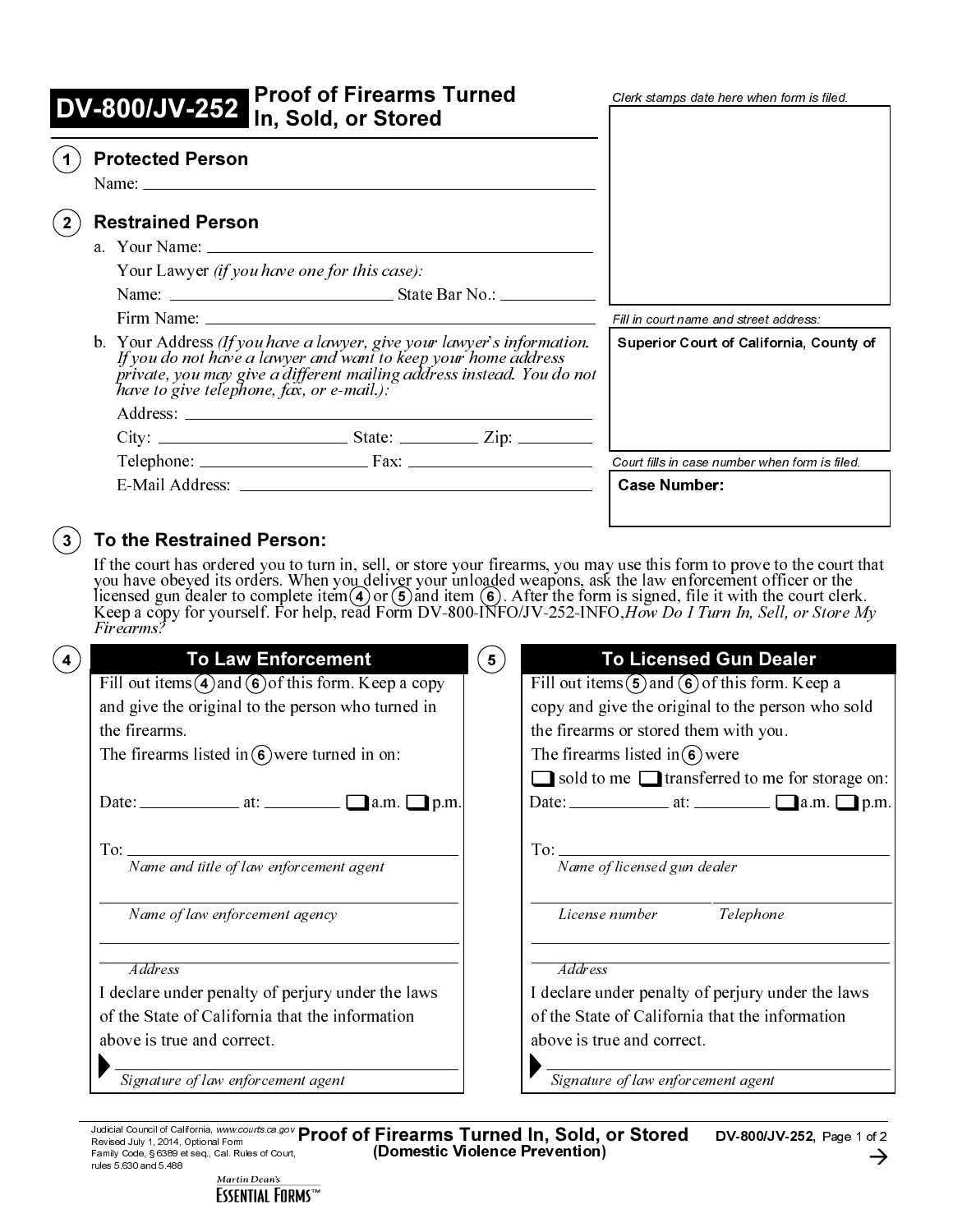|                                                                                                                                                                                                                                                                                     | <b>Case Number:</b> |                      |
|-------------------------------------------------------------------------------------------------------------------------------------------------------------------------------------------------------------------------------------------------------------------------------------|---------------------|----------------------|
|                                                                                                                                                                                                                                                                                     |                     |                      |
| <b>Firearms</b>                                                                                                                                                                                                                                                                     |                     |                      |
| Make                                                                                                                                                                                                                                                                                | Model               | <b>Serial Number</b> |
| a.                                                                                                                                                                                                                                                                                  |                     |                      |
| <u> 1989 - Jan Samuel Barbara, margaret eta biztanleria (h. 1989).</u><br>b.                                                                                                                                                                                                        |                     |                      |
| c.<br><u> 1980 - Andrea State Barbara, amerikan personal di sebagai personal di sebagai personal di sebagai personal d</u><br>d.                                                                                                                                                    |                     |                      |
| e.                                                                                                                                                                                                                                                                                  |                     |                      |
| Check here if you turned in, sold, or stored more firearms. Attach a sheet of paper and write $\text{`DV-800'}$<br>JV-252, Item 6—Firearms Turned In, Sold, or Stored" for a title. Include make, model, and serial number<br>of each firearm. You may use Form MC-025, Attachment. |                     |                      |
| Do you have, own, possess, or control any other firearms besides the firearms listed in $\frac{1}{6}$ ? $\Box$ Yes $\Box$ No                                                                                                                                                        |                     |                      |
| If you answered yes, have you turned in, sold, or stored those other firearms? $\Box$ Yes $\Box$ No<br>If yes, check one of the boxes below:                                                                                                                                        |                     |                      |
| $\Box$ I filed a <i>Proof of Firearms Turned In, Sold, or Stored</i> for those firearms with the court on ( <i>date</i> ):<br>a.                                                                                                                                                    |                     |                      |
|                                                                                                                                                                                                                                                                                     |                     |                      |
| $\Box$ I am filing the proof for those firearms along with this proof.<br>b.                                                                                                                                                                                                        |                     |                      |
| I have not yet filed the proof for the other firearms. (explain why not):<br>c.                                                                                                                                                                                                     |                     |                      |
| Check here if there is not enough space below for your answer. Put your complete answer on the attached sheet of paper or Form $MC-025$ and write "Attachment 7c" for a title.                                                                                                      |                     |                      |
|                                                                                                                                                                                                                                                                                     |                     |                      |
|                                                                                                                                                                                                                                                                                     |                     |                      |
| I declare under penalty of perjury under the laws of the State of California that the information above is true and<br>correct.                                                                                                                                                     |                     |                      |
| Date: $\frac{1}{\sqrt{1-\frac{1}{2}} \cdot \frac{1}{2}}$                                                                                                                                                                                                                            |                     |                      |
|                                                                                                                                                                                                                                                                                     |                     |                      |
| Type or print your name                                                                                                                                                                                                                                                             | Sign your name      |                      |